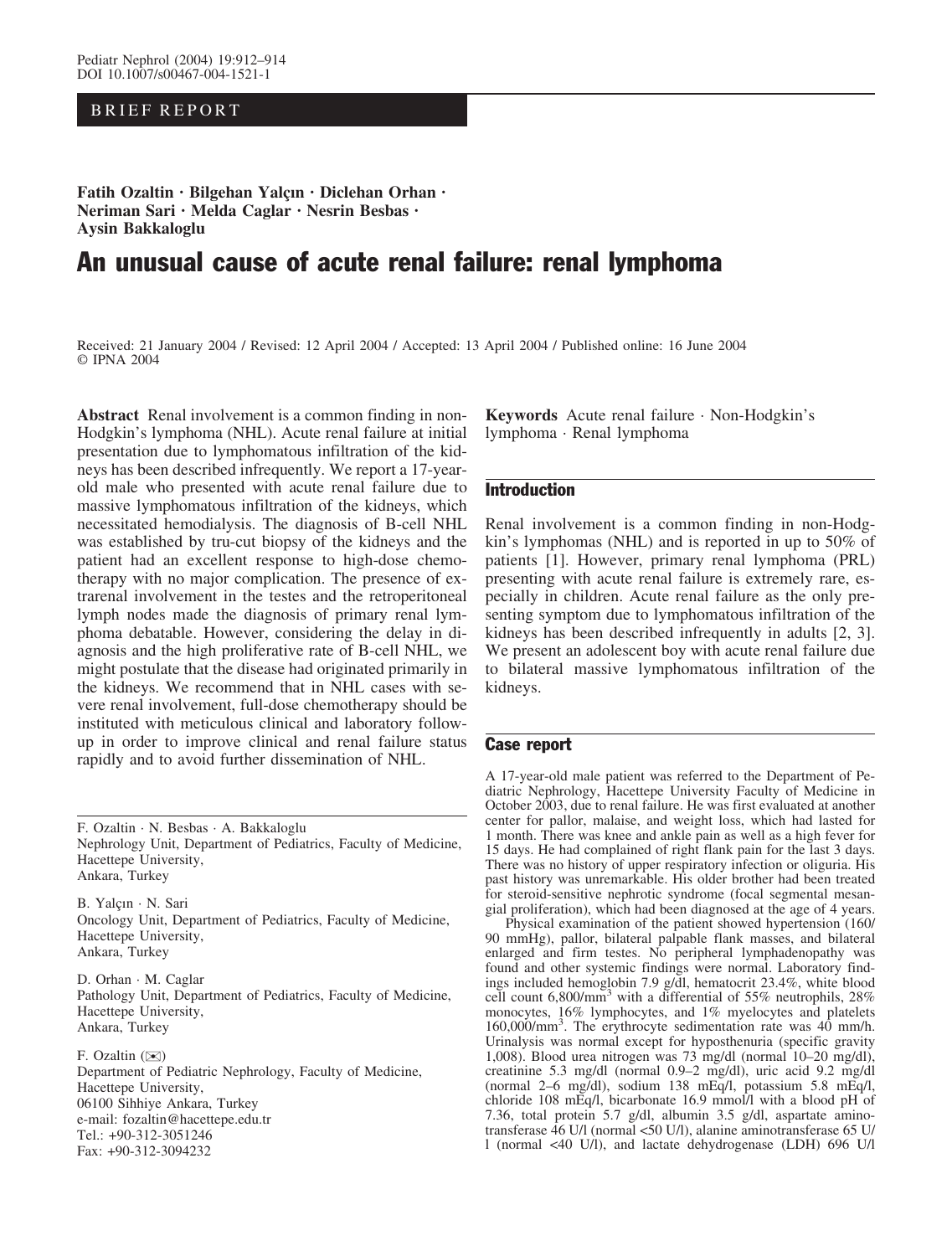

Fig. 1 Contrast-enhanced computed tomography of the abdomen. Bilateral enlarged kidneys with multiple hypodense areas and paraaortic multiple enlarged lymph nodes were noted

(normal 150–400 U/l). Creatinine clearance was 20 ml/min per 1.73 m<sup>2</sup>. Serum iron and iron binding capacity were normal but the ferritin level was high (2,020 ng/ml, normal 5–148 ng/ml). Vitamin  $B_{12}$  and folic acid levels were also within normal limits. C3 and C4 as well as quantitative immunoglobulin levels were all within normal limits, with negative antinuclear antibody and anti-double stranded DNA tests. Viral serology showed hepatitis B infection with positivity for HBsAg, HBeAg, and HBc IgG, as well as a high HBV DNA titer (3,333 pg/ml, normal 0–5 pg/ml), but with no anti-HBs, anti-HBe, and anti-HBc IgM. Serology for acute Epstein-Barr virus and cytomegalovirus was negative. Chest X-ray was normal. Abdominal ultrasonography showed bilateral enlarged kidneys with increased echogenicity, splenomegaly (168 mm), and minimal fluid in the pelvis. The right and left kidneys measured 198 mm and 207 mm, respectively. Parenchymal thickness was 23 mm for both. Bilateral testicular involvement was demonstrated by scrotal ultrasonography. Computed tomography (CT) of the abdomen confirmed the presence of bilateral enlarged kidneys with multiple hypodense areas and para-aortic multiple enlarged lymph nodes (largest <2 cm in size). Both the liver and spleen were slightly enlarged with normal parenchyme (Fig. 1). Chest CT showed bilateral minimal pleural effusion without parenchymal lesions. Bone marrow aspiration showed reactive hemophagocytosis without malignant infiltration. A percutaneous tru-cut biopsy of the kidney was performed and histopathological examination revealed NHL with mature B-cells (Fig. 2). With the diagnosis of "stage III NHL", the cytoreductive COP (cyclophosphamide, vincristine, prednisolone) chemotherapy of the modified LMB-89 regimen was started [4]. During the first 3 days he underwent daily hemodialysis. By the end of the cytoreductive chemotherapy, creatinine clearance had increased to  $65 \text{ ml/min}$  per  $1.73 \text{ m}^2$  concomitant with increased urinary output. The requirement for dialysis ceased and the patient was considered in partial remission by clinical and ultrasonographic findings. We continued with further chemotherapy and completed the second course of COPADM (cyclophosphamide, vincristine, prednisolone, adriamycin, methotrexate) therapy with high-dose methotrexate uneventfully. During each chemotherapy course, serum methotrexate levels were slightly elevated in the following days and he received calcium folinate for a total of 10 days. He exhibited no signs of chemotherapy toxicity other than neutropenia and fever, which was managed by empirical antibiotic therapy. The patient is now in complete remission following the completion of the whole chemotherapy regimen. His most recent serum creatinine value was 1 mg/dl and creatinine clearance was 85 ml/min per  $1.73 \text{ m}^2$ .



Fig. 2 Diffuse infiltration of the tubulointerstitium with atypical lymphoid cells and macrophages. Glomeruli and tubuli were spared (hematoxylin and eosin,  $\times 50$ )

#### **Discussion**

In our hospital, among 1,365 children followed with NHL, 7.6% had uni- or bilateral renal involvement at initial presentation. Such involvement is almost invariably secondary and primary renal NHL is extremely rare [5]. Some criteria have been suggested for the diagnosis of primary renal lymphoma. These include (1) renal failure as the initial presentation, (2) enlargement of the kidneys without obstruction, and without other organ or nodal involvement, (3) diagnosis only made by renal biopsy, (4) absence of other causes of renal failure, and (5) rapid improvement of renal function after radiotherapy or systemic chemotherapy [6]. Our patient, with no other causes of renal failure, mostly fulfills these criteria. The patient had massive infiltration of the kidneys accompanied by bilateral testicular infiltration and some enlarged retroperitoneal lymph nodes, which made the diagnosis of PRL debatable. Childhood B-cell NHL is characterized by a high proliferation rate and rapid dissemination [4]. Saito [7] reported that most PRLs disseminate rapidly from their renal origin. Considering the delay in the diagnosis of NHL in our patient and the severe involvement of the kidneys, we postulate that the disease had originated primarily in the kidneys and other sites were involved secondarily. Rapid improvement of renal function following chemotherapy was also remarkable, which is one of the criteria suggested for the diagnosis of PRL [6].

PRL is extremely rare. It usually affects adults and is usually Burkitt type or less frequently lymphoblastic lymphoma [8, 9]. It accounts for 0.7% of all extranodal lymphomas in adults in North America [5]. Its occurrence in childhood is much more rare than in adults. To date, 11 pediatric cases with PRL have been reported and 3 of them have had extrarenal involvement [10, 11, 12, 13, 14, 15, 16, 17, 18, 19]. Many reported cases have been described as PRL according to absence of extrarenal disease. However, a systematic review of the literature by Stallone et al. [2] showed that only 28 of 60 cases that